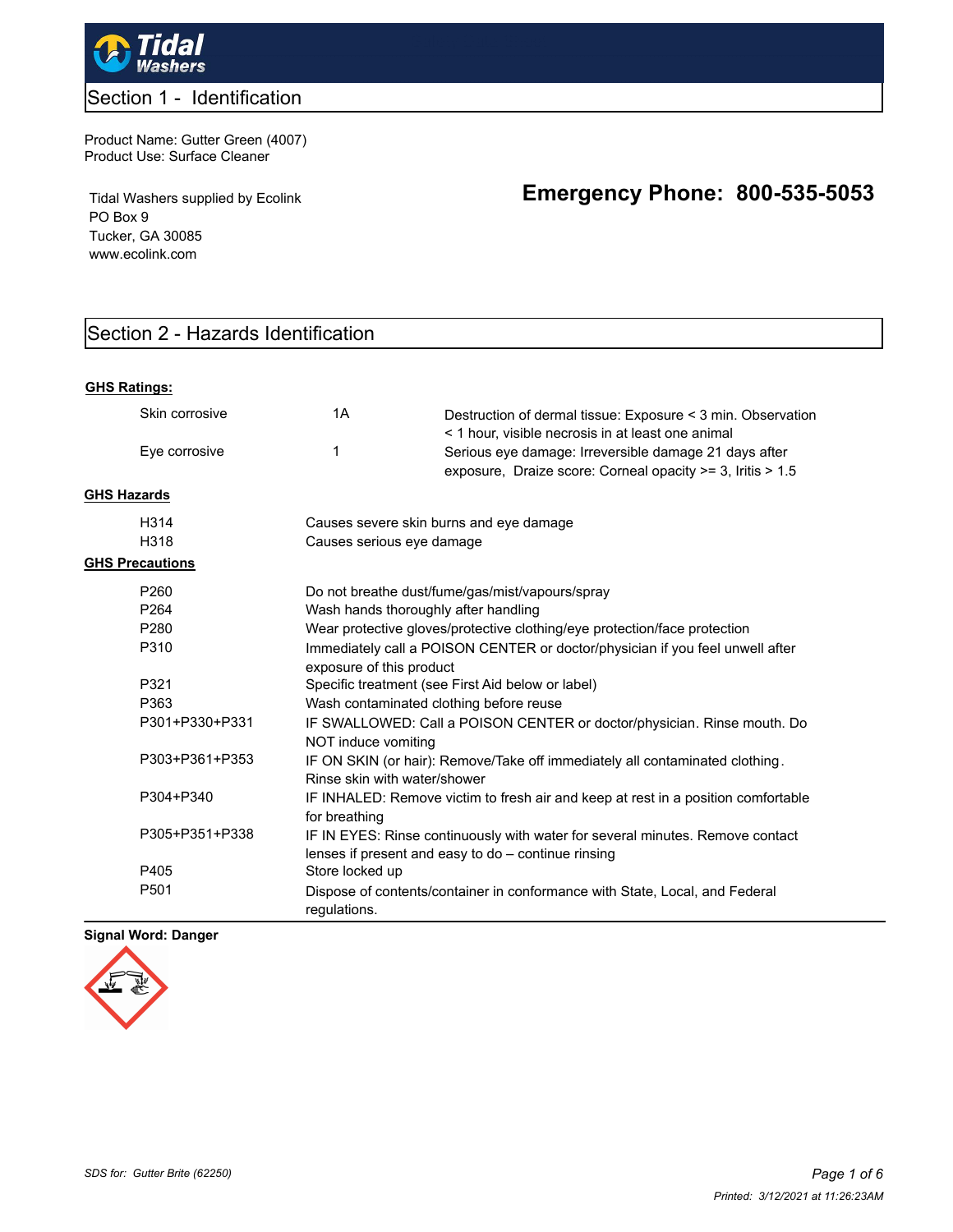|  |  |  | Section 3 - Composition, Information on Ingredients |
|--|--|--|-----------------------------------------------------|
|--|--|--|-----------------------------------------------------|

| <b>Chemical Name</b>           | <b>CAS number</b>              | <b>Weight Concentration %</b> |  |
|--------------------------------|--------------------------------|-------------------------------|--|
| 2-butoxyethanol                | 111-76-2<br>$5.00\% - 10.00\%$ |                               |  |
| Disodium oxosilanediolate      | 6834-92-0                      | $1.00\% - 5.00\%$             |  |
| <b>Proprietary Surfactants</b> | 68439-46-3                     | $1.00\%$ - $5.00\%$           |  |

### Section 4 - First Aid Measures

**Inhalation:** Move person to fresh air; if effects occur, consult a physician.

**Eye contact:** Immediately flush eyes with water; remove contact lenses, if present, after the first 5 minutes, then continue flushing eyes for at least 15 minutes. Obtain medical attention without delay, preferably from an ophthalmologist. Suitable emergency eye wash facility should be immediately available.

**Skin contact:** Wash off with plenty of water. Suitable emergency safety shower facility should be available in work area.

**Ingestion:** Do not induce vomiting. Call a physician and/or transport to emergency facility immediately

**Most important symptoms and effects, both acute and delayed:** Aside from the information found under Description of first aid measures (above) and Indication of immediate medical attention and special treatment needed (below), any additional important symptoms and effects are described in Section 11: Toxicology Information . *Indication of any immediate medical attention and special treatment needed*

**Notes to physician:** Due to structural analogy and clinical data, this material may have a mechanism of intoxication similar to ethylene glycol. On that basis, treatment similar to ethylene glycol intoxication may be of benefit. In cases where several ounces (60 - 100 ml) have been ingested, consider the use of ethanol and hemodialysis in the treatment. Consult standard literature for details of treatment. If ethanol is used, a therapeutically effective blood concentration in the range of 100 - 150 mg/dl may be achieved by a rapid loading dose followed by a continuous intravenous infusion. Consult standard literature for details of treatment. 4-Methyl pyrazole (Antizol®) is an effective blocker of alcohol dehydrogenase and should be used in the treatment of ethylene glycol (EG), di- or triethylene glycol (DEG, TEG), ethylene glycol butyl ether (EGBE), or methanol intoxication if available. Fomepizole protocol (Brent, J. et al., New England Journal of Medicine, Feb. 8, 2001, 344:6, p. 424-9): loading dose 15 mg/kg intravenously, follow by bolus dose of 10 mg/kg every 12 hours; after 48 hours, increase bolus dose to 15 mg/kg every 12 hours. Continue fomepizole until serum methanol, EG, DEG, TEG or EGBE are undetectable. The signs and symptoms of poisoning include anion gap metabolic acidosis, CNS depression, renal tubular injury, and possible late stage cranial nerve involvement. Respiratory symptoms, including pulmonary edema, may be delayed. Persons receiving significant exposure should be observed 24-48 hours for signs of respiratory distress. Maintain adequate ventilation and oxygenation of the patient. In severe poisoning, respiratory support with mechanical ventilation and positive end expiratory pressure may be required. If lavage is performed, suggest endotracheal and/or esophageal control. Danger from lung aspiration must be weighed against toxicity when considering emptying the stomach. Treatment of exposure should be directed at the control of symptoms and the clinical condition of the patient. Repeated excessive exposure may

aggravate preexisting blood disease (anemia).

### Section 5 - Fire Fighting Measures

Flash Point: N/A LEL: 1.00 UEL: 11.00

**Suitable extinguishing media:** Water fog or fine spray. Dry chemical fire extinguishers. Carbon dioxide fire extinguishers. Foam. Alcohol resistant foams (ATC type) are preferred. General purpose synthetic foams (including AFFF) or protein foams may function, but will be less effective.

**Unsuitable extinguishing media:** no data available

Unusual Fire and Explosion Hazards: Container may rupture from gas generation in a fire situation. Violent steam generation or eruption may occur upon application of direct water stream to hot liquids.

**Hazardous combustion products:** During a fire, smoke may contain the original material in addition to combustion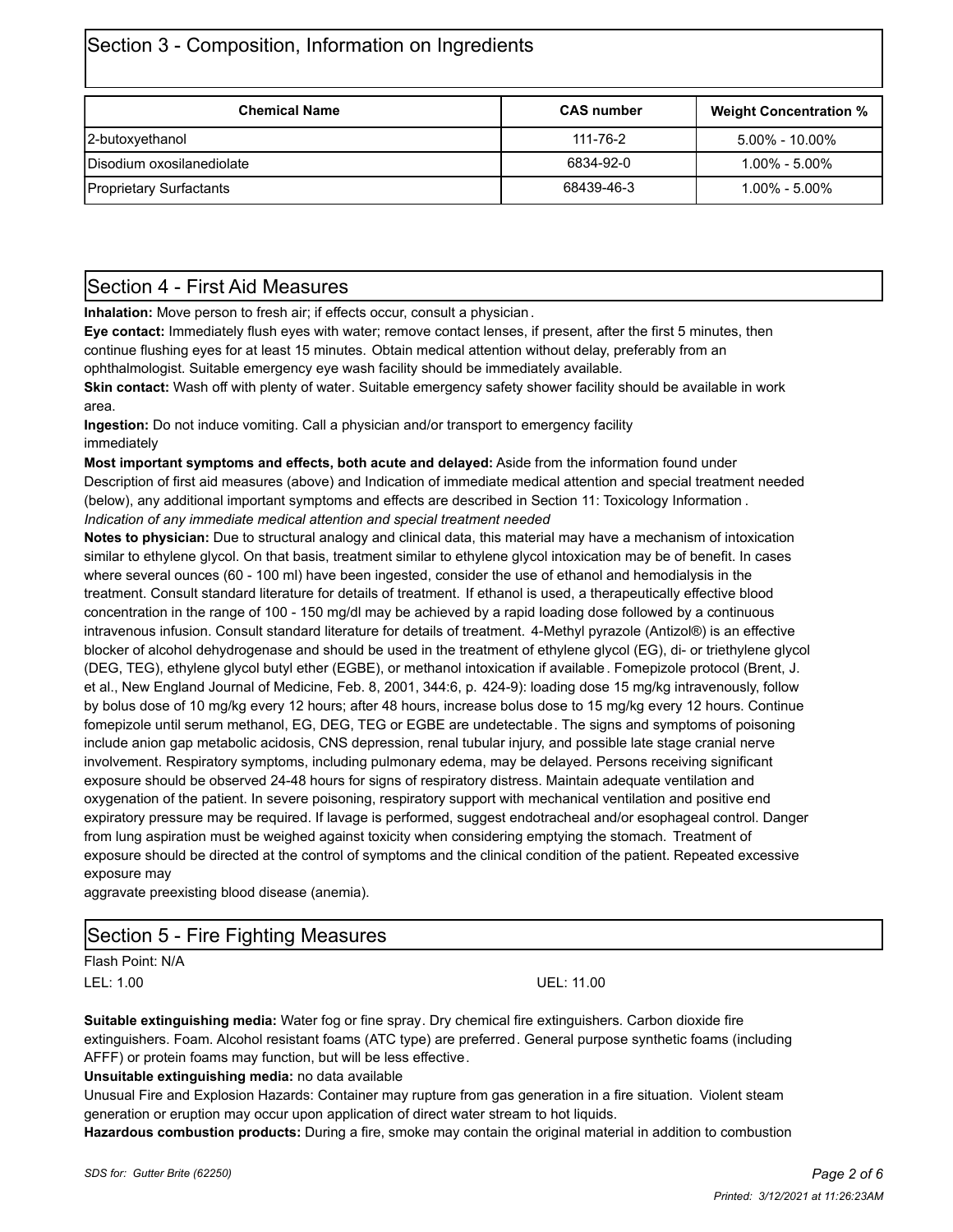products of varying composition which may be toxic and/or irritating. Combustion products may include and are not limited to: Carbon monoxide. Carbon dioxide.

**Fire Fighting Procedures:** Keep people away. Isolate fire and deny unnecessary entry. Use water spray to cool fire exposed containers and fire affected zone until fire is out and danger of reignition has passed . Fight fire from protected location or safe distance. Consider the use of unmanned hose holders or monitor nozzles. Immediately withdraw all personnel from the area in case of rising sound from venting safety device or discoloration of the container. Burning liquids may be extinguished by dilution with water. Do not use direct water stream. May spread fire. Move container from fire area if this is possible without hazard. Burning liquids may be moved by flushing with water to protect personnel and minimize property damage.

**Special protective equipment for firefighters:** Wear positive-pressure self-contained breathing apparatus (SCBA) and protective fire fighting clothing (includes fire fighting helmet, coat, trousers, boots, and gloves). Avoid contact with this material during fire fighting operations. If contact is likely, change to full chemical resistant fire fighting clothing with self-contained breathing apparatus. If this is not available, wear full chemical resistant clothing with selfcontained breathing apparatus and fight fire from a remote location. For protective equipment in post-fire or non-fire clean-up situations, refer to the relevant sections.

### Section 6 - Accidental Release Measures

**Personal precautions, protective equipment and emergency procedures:** Isolate area. Keep unnecesary and unprotected personnel from entering the area. No smoking in area. Refer to section 7, Handling, for additional precautionary measures. Use appropriate safety equipment. For additional information, refer to Section 8, Exposure Controls and Personal Protection.

**Environmental precautions:** Prevent from entering into soil, ditches, sewers, waterways and/or groundwater. See Section 12, Ecological Information.

**Methods and materials for containment and cleaning up:** Contain spilled material if possible.

**Small spills:** Absorb with materials such as: Non-combustible material. Clay. Zorb-all®.  **Large spills:** Dike area to contain spill. Collect in suitable and properly labeled containers. See Section 13, Disposal Considerations, for additional information.

## Section 7 - Handling & Storage

**Precautions for safe handling:** Do not swallow. Avoid contact with eyes, skin, and clothing. Use with adequate ventilation. Wash thoroughly after handling. Keep away from heat, sparks and flame. See Section 8, EXPOSURE CONTROLS AND PERSONAL PROTECTION.

Containers, even those that have been emptied, can contain vapors. Do not cut, drill, grind, weld, or perform similar operations on or near empty containers. Spills of these organic materials on hot fibrous insulations may lead to lowering of the autoignition temperatures possibly resulting in

spontaneous combustion.

**Conditions for safe storage:** Store in the following material(s): Carbon steel. Stainless steel.

Phenolic lined steel drums. Do not store in: Aluminum. Copper. Galvanized iron. Galvanized steel. See Section 10 for more specific information.

| Section 8 - Exposure Controls/Personal Protection |                                                     |                              |                              |  |  |
|---------------------------------------------------|-----------------------------------------------------|------------------------------|------------------------------|--|--|
| Chemical Name / CAS No.                           | <b>OSHA Exposure Limits</b>                         | <b>ACGIH Exposure Limits</b> | <b>Other Exposure Limits</b> |  |  |
| 2-butoxyethanol<br>$111 - 76 - 2$                 | OSHA Z-1 TWA:240 mg/m3<br>OSHA Z-1 TWA Absorbed via | TWA 20ppm<br>$PE: 50$ ppm    | Not Established              |  |  |
|                                                   | Skin                                                |                              |                              |  |  |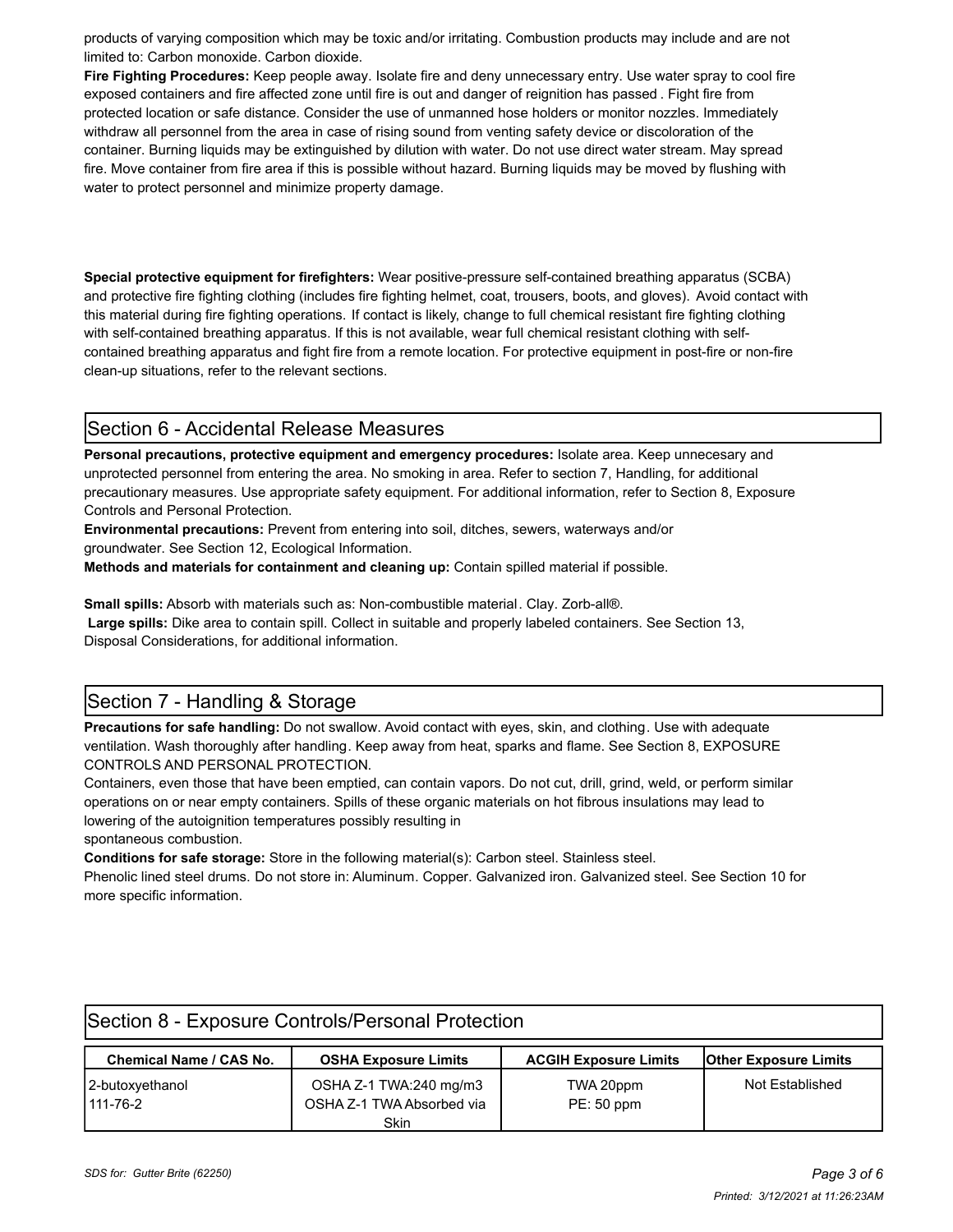| I Disodium oxosilanediolate<br>6834-92-0 | Not Established | Not Established | Not Established |  |
|------------------------------------------|-----------------|-----------------|-----------------|--|
| Proprietary Surfactants<br>68439-46-3    | Not Established | Not Established | Not Established |  |

**Engineering controls:** Use local exhaust ventilation, or other engineering controls to maintain airborne levels below exposure limit requirements or guidelines. If there are no applicable exposure limit requirements or guidelines, general ventilation should be sufficient for most operations. Local exhaust ventilation may be necessary for some operations.

Environmental exposure controls: Emissions from ventilation or work process equipment should be checked to ensure they comply with the requirements of environmental protection legislation.

#### *Individual protection measures*

Eye/face protection: Use chemical goggles. If exposure causes eye discomfort, use a fullface respirator.

**Skin protection / Hand protection:** Use gloves chemically resistant to this material. Examples of preferred glove barrier materials include: Butyl rubber. Ethyl vinyl alcohol laminate ("EVAL"). Examples of acceptable glove barrier materials include: Natural rubber ("latex"). Neoprene. Nitrile/butadiene rubber ("nitrile" or "NBR"). Polyvinyl chloride ("PVC" or "vinyl"). NOTICE: The selection of a specific glove for a particular application and duration of use in a workplace should also take into account all relevant workplace factors such as, but not limited to: Other chemicals which may be handled, physical requirements (cut/puncture protection, dexterity, thermal protection), potential body reactions to glove materials, as well as the instructions/specifications provided by the glove supplier. **Other protection:** Use protective clothing chemically resistant to this material. Selection of specific items such as

face shield, boots, apron, or full body suit will depend on the task.

**Respiratory protection:** Respiratory protection should be worn when there is a potential to exceed the exposure limit requirements or guidelines. If there are no applicable exposure limit requirements or guidelines, wear respiratory protection when adverse effects, such as respiratory irritation or discomfort have been experienced, or where indicated by your risk assessment process. For most conditions no respiratory protection should be needed; however, if discomfort is experienced, use an approved air-purifying respirator. The following should be effective types of airpurifying respirators: Organic vapor cartridge.

### Section 9 - Physical & Chemical Properties

**Appearance** Liquid **pH** 12-13

**Color** Green **Specific Gravity** 1.04-1.06

### Section 10 - Stability & Reactivity

#### **STABLE**

#### **Incompatibilities:**

Strong Oxidzing agents, Strong Acids

#### **Reactivity**

Corrosive action on metals. Reacts with reducing agents. Reacts with alkali (lyes). Reacts with organic substances. Ammonia (NH3), fluorine, sulfur trioxide (SO3), phosphorus pentoxide (P2O5). Chemical stability No decomposition if used and stored according to specifications.Possibility of hazardous reactions. Reacts with metals forming hydrogen.

Reacts with alkali (lyes). Conditions to avoid To avoid thermal decomposition do not overheat.

Incompatible materials: Alkalis, Metals, Organic materials.

#### **Hazardous Decomposition:**

Hazardous decomposition products: Decomposition products depend upon temperature, air supply and the presence of other materials. Decomposition products can include and are not limited to: Aldehydes . Ketones. Organic acids.

None Known

Carbon Monoxide and other toxic vapors Hazardous polymerization will occur.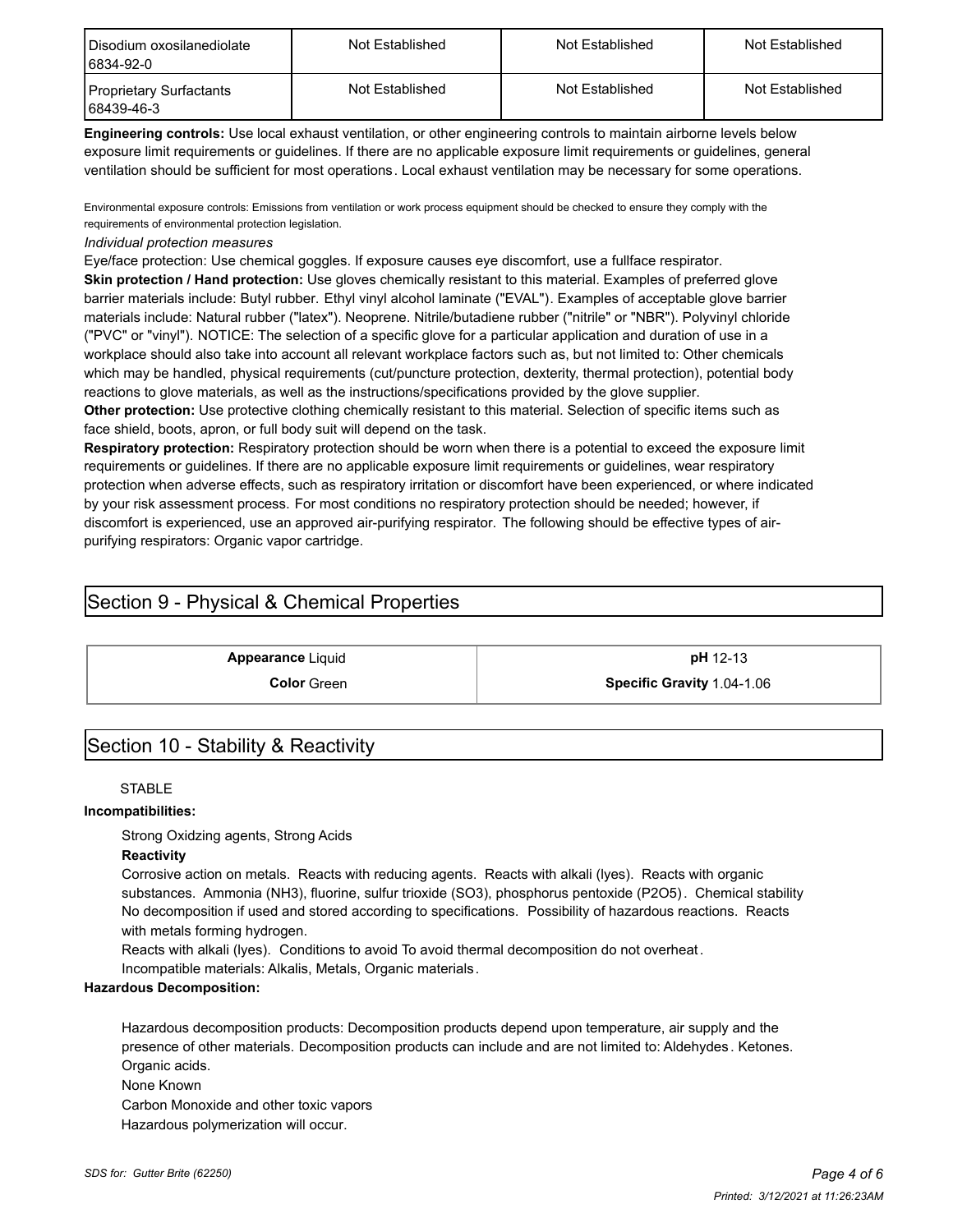### Section 11 - Toxicological Information

#### **Mixture Toxicity**

CAS Number Description % Weight Carcinogen Rating

### Section 12 - Ecological Information

#### **Component Ecotoxicity**

### Section 13 - Disposal Considerations

**Disposal methods:** DO NOT DUMP INTO ANY SEWERS, ON THE GROUND, OR INTO ANY BODY OF WATER. All disposal practices must be in compliance with all Federal, State/Provincial and local laws and regulations. Regulations may vary in different locations. Waste characterizations and compliance with applicable laws are the responsibility solely of the waste generator.

| Section 14 - Transportation Information |                                              |                  |                      |                     |  |
|-----------------------------------------|----------------------------------------------|------------------|----------------------|---------------------|--|
| <b>Agency</b><br><b>DOT</b>             | <b>Proper Shipping Name</b><br>Not Regulated | <b>UN Number</b> | <b>Packing Group</b> | <b>Hazard Class</b> |  |
| Section 15 - Regulatory Information     |                                              |                  |                      |                     |  |
|                                         |                                              |                  |                      |                     |  |

**Country Regulation Regulation Regulation All Components Listed** 

### Section 16 - Other Information

#### **Hazardous Material Information System (HMIS) National Fire Protection Association (NFPA)**



**HMIS & NFPA Hazard Rating Legend \* = Chronic Health Hazard 0 = INSIGNIFICANT 1 = SLIGHT 2 = MODERATE 3 = HIGH** Special



The information above is believed to be accurate and represents the best information currently available to us. However, we make no warranty of merchantability or any other warranty, express or implied, with respect to such information, and we assume no liability resulting from its use. Users should make their own investigations to determine the suitability of the information for their particular purposes . In no way shall the company be liable for any claims, losses, or damages of any third party or for lost profits or